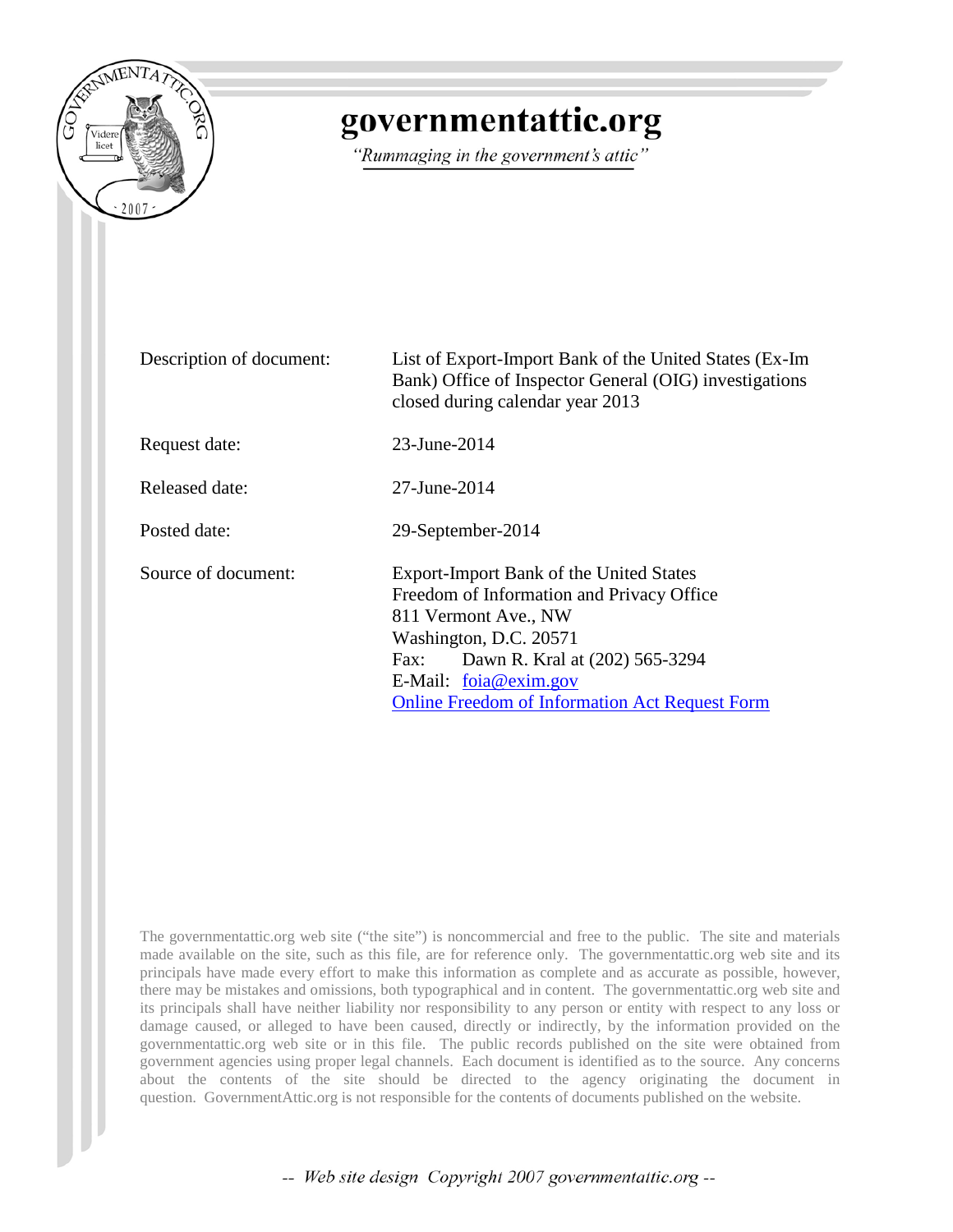

## EXPORT-IMPORT BANK *of the* UNITED STATES

OSVALDO L. GRATACÓS INSPECTOR GENERAL

June 27, 2014

## Re: FOIA Request# 201400017F

This is the final response to your Freedom of Information Act (FOIA) request to the Export-Import Bank of the United States (Ex-Im Bank). We received your request in our office on June 3, 2014. You requested a "the list of investigations closed during calendar year 2013."

The records maintained by the Office of Inspector General produced a document responsive to your request. This document is attached, and redactions are noted with the corresponding FOIA exemption:

FOIA Exemption 6 exempts from disclosure personnel or medical files and similar files the release of which would cause a clearly unwarranted invasion of personal privacy.

FOIA Exemption 7(A) permits the withholding of records or information compiled for law enforcement purposes, when the disclosure of such information could reasonably be expected to interfere with an ongoing enforcement proceeding in which final action has not been reached. The closed cases redacted under this exemption are related to ongoing cases.

FOIA Exemption 7(C) protects records or information compiled for law enforcement purposes that could reasonably be expected to constitute an unwarranted invasion of personal privacy. This exemption takes particular note of the strong interests of individuals, whether they are suspects, witnesses, or investigators, in not being unwarrantably associated with alleged criminal activity. That interest extends to persons who are not only the subjects of the investigation, but those who may have their privacy invaded by having their identities and information about them revealed in connection with an investigation. Based upon the traditional recognition of strong privacy interest in law enforcement records, categorical withholding of information that identifies third parties in law enforcement records is ordinarily appropriate.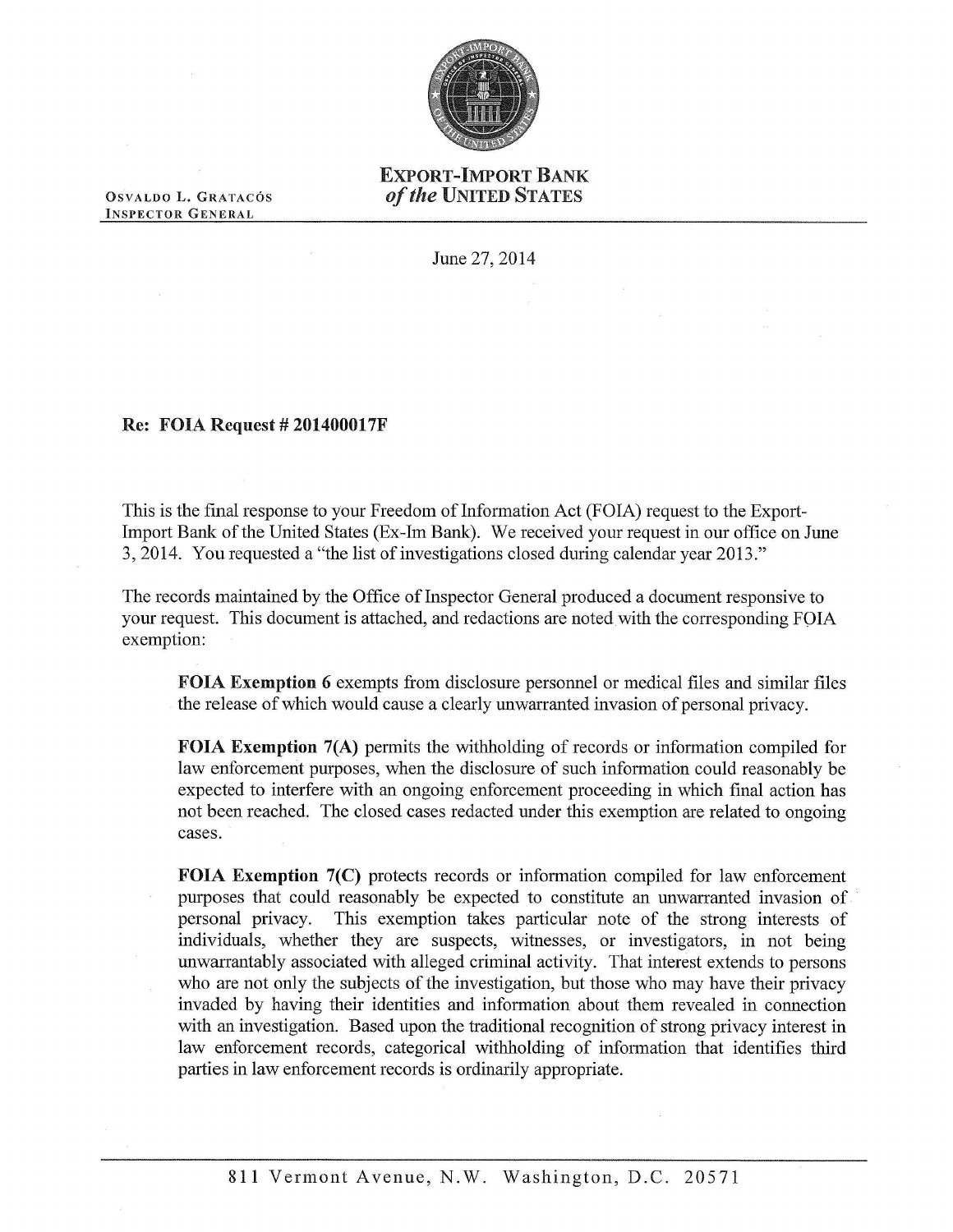For your information, Congress excluded three discrete categories of law enforcement and national security records from the requirements of the FOIA. See 5 U.S.C. §552(c) (2006 & Supp. IV (2010). This response is limited to those records that are subject to the requirements of the FOIA. This is a standard notification that is given to all of our requesters and should not be taken as an indication that excluded records do, or do not, exist.

You have the right to appeal the action on this request by writing Export-Import Bank of the United States, Attention: Assistant General Counsel for Administration, 811 Vermont Avenue, N.W., Washington, DC 20571. Any appeal must be received by that office within 30 days from the date of this letter. The phrase "FOIA APPEAL" should appear on the letter and on the outside of the envelope containing the appeal. You may also submit an appeal by E-mail at FOIA@EXIM.GOV. If sending via e-mail, please put "FOIA APPEAL" in the subject line of your e-mail.

If you have any questions about this response, please contact me at (202) 565-3169 or by E-Mail at mike.mccarthy $@$ exim.gov.

Sincerely,

MeRA

Michael T. McCarthy Deputy Inspector General & Counsel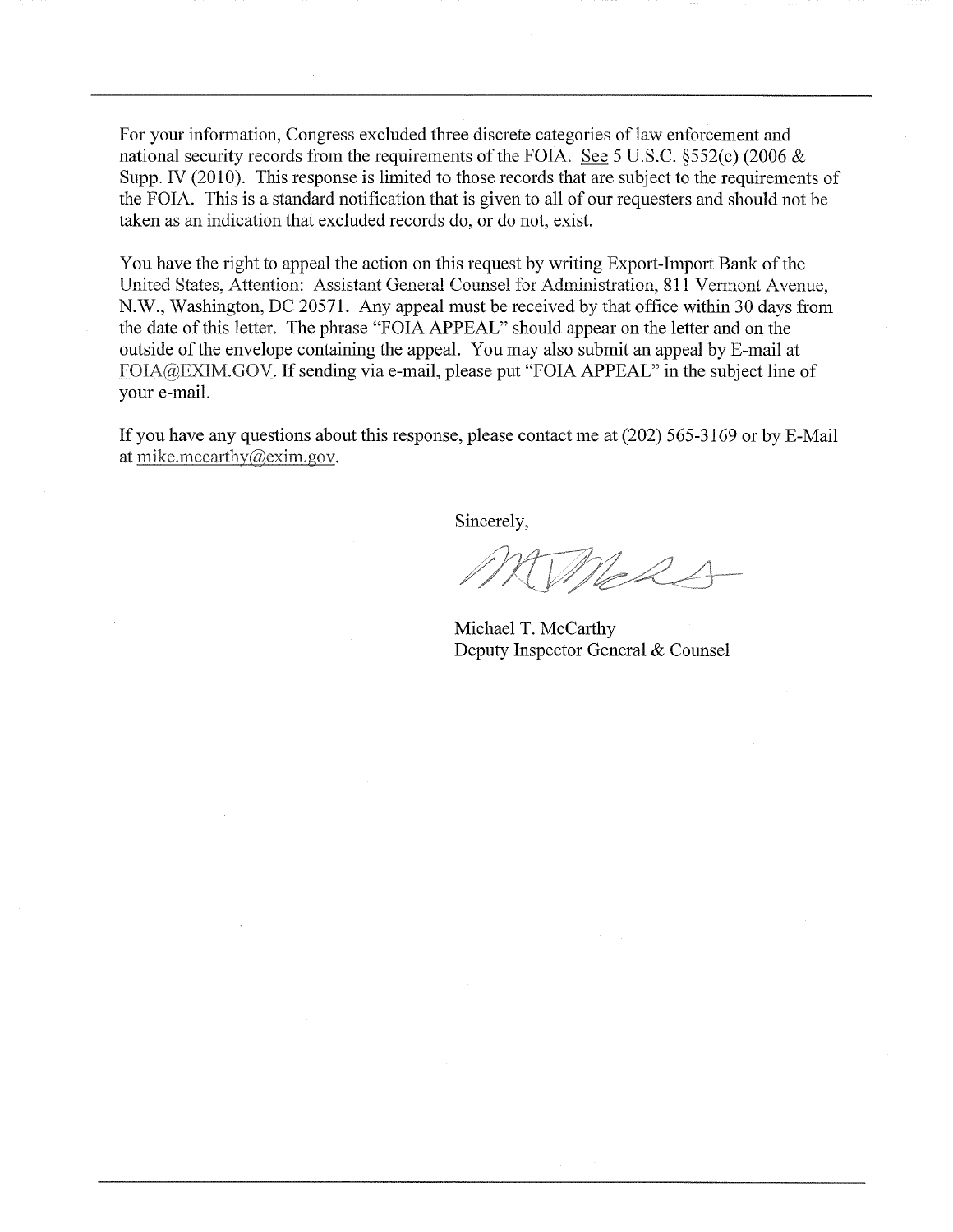

## Investigative Log Summary

Export-Import Bank of the United States<br>Office of Inspector General Office of Investigations

Closed

| Number           | Date     | Referred Assigned<br>Date | ProA<br>Date | P <sub>1</sub><br>Date | Case<br>Opened | Agent<br>Assigned | <b>Case Title</b>                           | Open or<br><b>Closed Date</b> |
|------------------|----------|---------------------------|--------------|------------------------|----------------|-------------------|---------------------------------------------|-------------------------------|
| 07-0009-OGC-C    | 01/07/08 | 01/07/08                  |              |                        | 01/07/08       | (b) $(6)$ ,       | (b) $(6)$ , $(b)$ $(7)(C)$                  | 10/01/13                      |
| 08-0011-OGC-C    | 09/29/08 | 09/29/08                  |              |                        | 09/29/08       | $(b)$ $(6)$       | Zephyr Financial LLC                        | 12/31/13                      |
| 09-0009-AMD-C    | 02/25/09 | 02/26/09                  |              |                        | 03/10/09       | (b) $(6)$         | Western Steel Building Systems (et al.)     | 09/06/13                      |
| 09-0012-OGC-PI-C | 01/17/09 | 02/18/09                  |              | 03/19/09               | 07/29/09       | $(b)$ $(6)$       | (b) $(6)$ , $(b)$ $(7)(C)$                  | 03/28/13                      |
| 09-0014-AMD-PI-C | 02/19/09 | 02/26/09                  |              | 03/25/09               | 09/08/09       | $(b)$ $(6)$       | (b) $(6)$ , $(b)$ $(7)(C)$                  | 02/26/13                      |
| 09-0016-AMD-PI-C | 03/31/09 | 04/09/09                  |              | 04/15/09               | 07/01/09       | $(b)$ $(6)$       | Gaviv S.A. Enterprises (et. al)             | 09/03/13                      |
| 09-0022-AGT-C    | 08/04/09 | 08/04/09                  |              |                        | 08/05/09       | $(b)$ $(6)$       | C&R International Sales, Inc.               | 07/03/13                      |
| 09-0023-AMD-C    | 05/21/09 | 07/08/09                  |              |                        | 08/06/09       | $(b)$ $(6)$       | AES Heavy Equipment Rental                  | 12/02/13                      |
| 09-0011-AMD-C    | 05/28/08 | 02/18/09                  |              |                        | 03/11/09       | $(b)$ $(6)$       | (b) $(6)$ , $(b)$ $(7)(C)$                  | 02/12/13                      |
| 10-0002-AGT-C    | 11/02/09 | 11/02/09                  |              |                        | 11/02/09       | $(b)$ $(6)$       | CT Implement (et al.)                       | 09/13/13                      |
| 10-0004-AMD-PI-C | 06/19/09 | 06/22/09                  |              | 11/12/09               | 03/26/10       | $(b)$ $(6)$       | (b) $(6)$ , $(b)$ $(7)(C)$                  | 02/21/13                      |
| 11-0004-AGT-C    | 05/03/11 | 05/04/11                  |              |                        | 05/04/11       | $(b)$ $(6)$       | (b) $(6)$ , $(b)$ $(7)(C)$                  | 03/21/13                      |
| 12-0001-OGC-C    | 09/09/11 | 09/21/11                  |              |                        | 10/17/11       | $(b)$ $(6)$       | Servicios Medicos de la Frontera (et al.).  | 01/10/13                      |
| 12-0009-AMD-PI   | 11/21/11 | 11/21/11                  |              | 12/22/11               |                | $(b)$ $(6)$       | Mestre Equipment Company (et al)            | 02/04/13                      |
| 12-0011-AMD-PI   | 04/04/12 | 04/05/12                  |              | 04/11/12               |                | $(b)$ (6)         | Pro Energy Holdings, Inc (et al)            | 02/07/13                      |
| 12-0013-AGT      | 04/26/12 | 04/26/12 05/24/12         |              |                        |                | $(b)$ (6)         | PROACTIVE: European Commision, Ex-Im Bank C | 02/04/13                      |
| 12-0017-GRG-PI   | 06/13/12 | 06/21/12                  |              | 07/23/12               |                | $(b)$ $(6)$       | Southern Textile Exchange, LLC (et al.)     | 02/25/13                      |
| 13-0001-AMD-PI   | 09/17/12 | 09/28/12                  |              | 11/01/12               |                | $(b)$ $(6)$       | J.R.D Exports Inc. (et al.)                 | 06/12/13                      |
| 13-0003-GOV-PI   | 12/07/12 | 12/10/12                  |              | 12/10/12               |                | $(b)$ $(6)$       | <b>HR Hiring Practices</b>                  | 07/01/13                      |
| 13-0004-DOJ-PI   | 01/09/13 | 01/10/13                  |              | 02/25/13               |                | $(b)$ (6)         | (b) $(7)(A)$                                | 06/25/13                      |
| 13-0005-OGC-PI   | 02/15/13 | 02/21/13                  |              | 04/04/13               |                | $(b)$ $(6)$       | Interaero (et al.)                          | 11/12/13                      |
| 13-0006-OGC-C    | 02/15/13 | 02/21/13                  |              |                        | 04/05/13       | $(b)$ $(6)$       | Topmeat Trading LLC, McAllen, Tx (et al)    | 11/04/13                      |
| 13-0007-AMD-PI   | 02/26/13 | 03/22/13                  |              | 04/30/13               |                | $(b)$ (6)         | Knewtson Soy Products (et. al)              | 09/17/13                      |
| 13-0013-DOJ-PI   | 07/23/13 | 07/23/13                  |              | 07/31/13               |                | (b) (6)           | (b) $(7)(A)$<br>08/27/13                    |                               |
| 13-0016-AMD-PI   | 07/18/13 | 07/19/13                  |              | 08/16/13               |                | $(b)$ $(6)$       | Filepa SRL, Italy (et al)<br>12/04/13       |                               |
| 14-0002-AGT-PI   | 10/22/13 | 10/23/13                  |              | 10/25/13               |                | $(b)$ $(6)$       | (b) $(7)(A)$<br>12/02/13                    |                               |